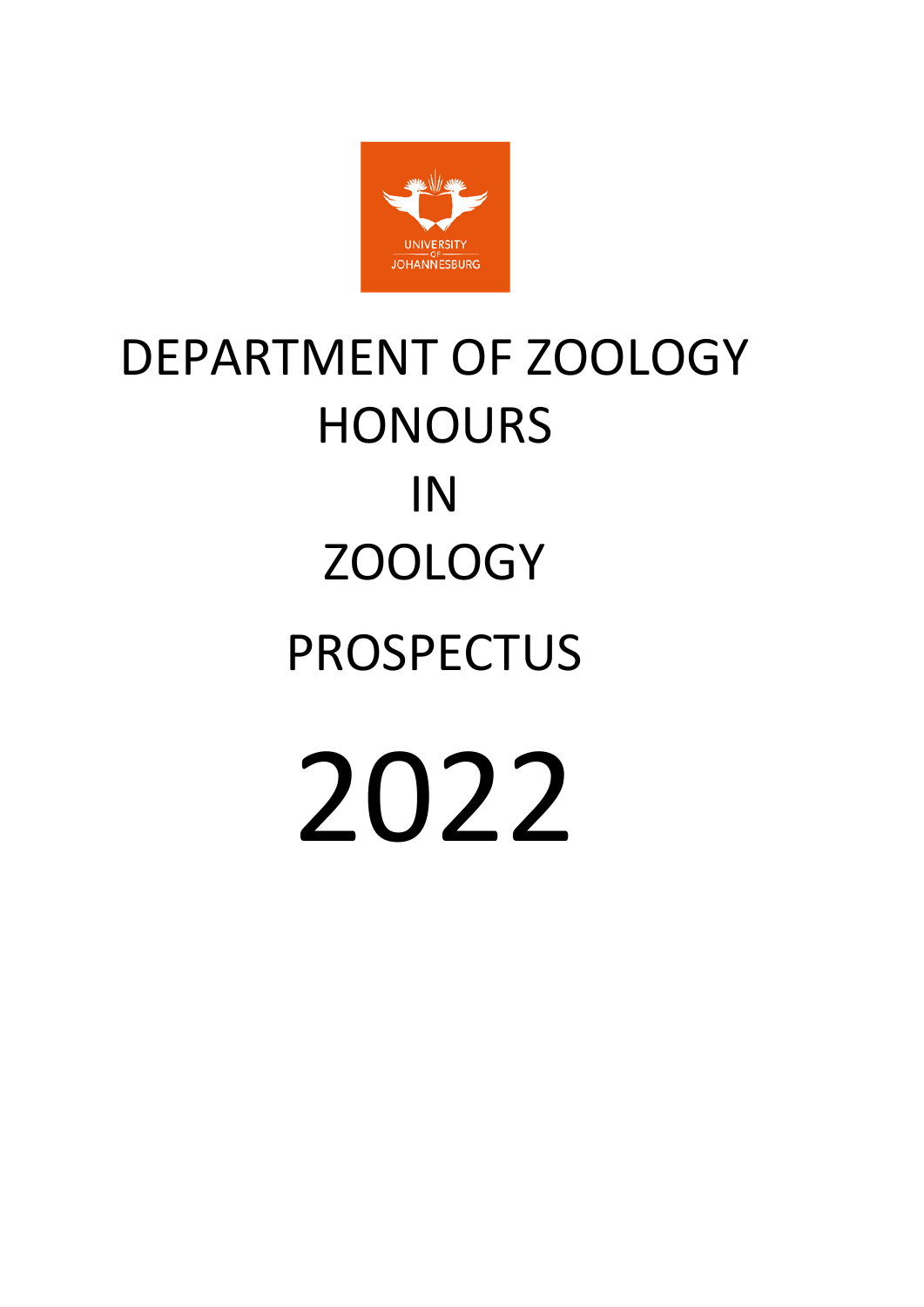#### **DEPARTMENTAL CONTACT INFORMATION**

Should you have any queries; the following people in the Department can be contacted for further information.

Secretary: **Ms Nomcebo Dunge** Contact: 011 559 2441 Email: [zoologysecretary@uj.ac.za](mailto:zoologysecretary@uj.ac.za)

Honours Co-ordinator: **Dr Lourelle Neethling** Contact: 011 559 3367 Email: [lneethling@uj.ac.za](mailto:lneethling@uj.ac.za)

Head of Department: **Prof Cobus van Dyk** Contact: 011 559 2620 Email: cvandyk@uj.ac.za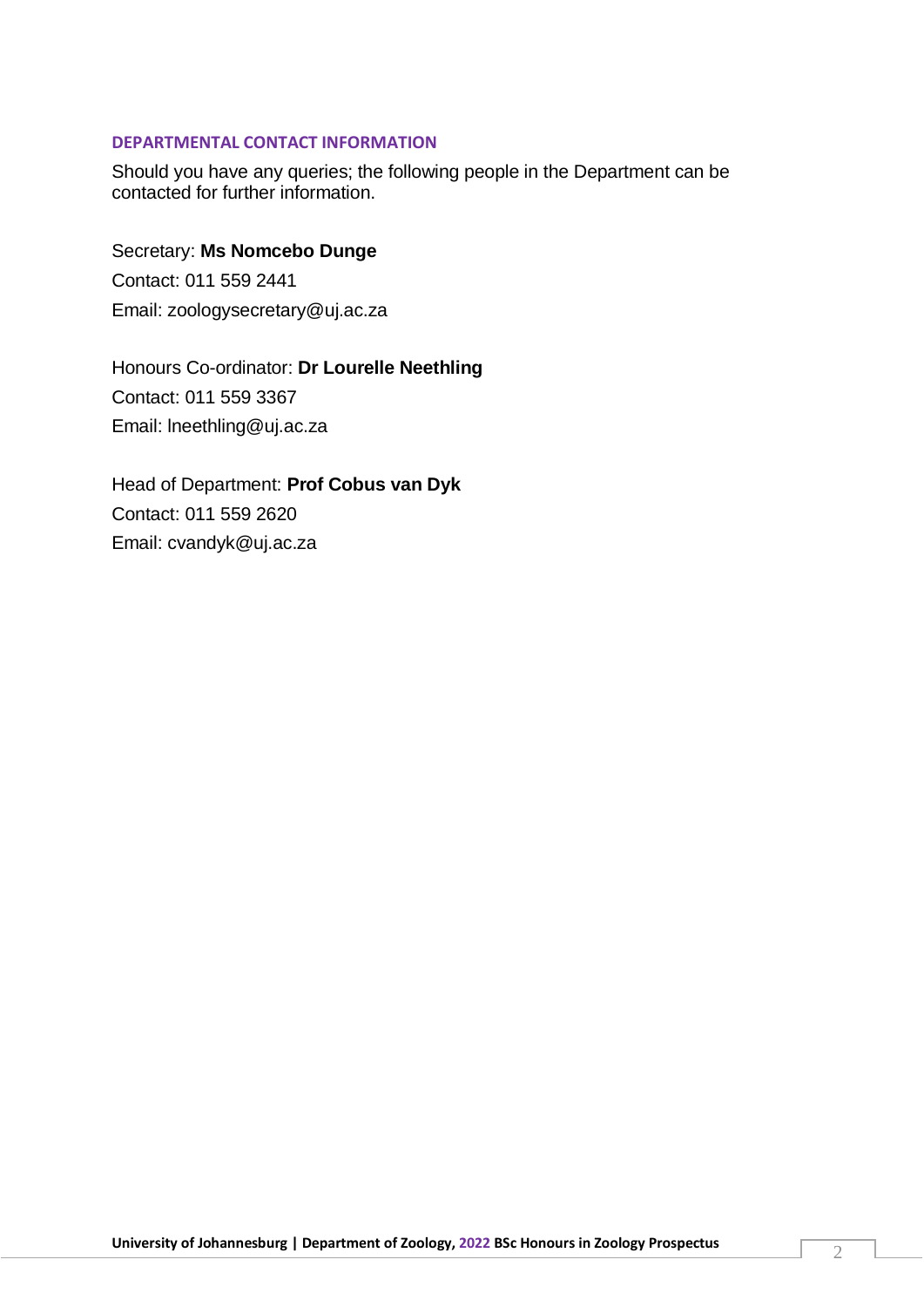#### **INTRODUCTION**

The Honours course is only presented on a full-time basis. Therefore, students must be available full-time from Monday to Friday for lectures from February until the end of November (should there be a change in the start date, it will be communicated to the successful applicants).

In the Zoology Department, it is assumed that no student should leave the University before obtaining at least four years of training (Honours). Therefore, courses are developed to run from the first year to the fourth. Since the application process is competitive, all potential students cannot be accepted and therefore should apply online for admission before the specified deadline in the year preceding the study year.

#### **APPLICATIONS**

Applications open **1 April** and closes 30 September. The selection process is finalized after the final examinations of all applicants have been concluded. Students whose applications were successful, will be notified via email by the Department of Zoology.

#### **Conditions of acceptance**

A restricted number of students will be accepted annually. This number is determined by the available places in the department. The conditions of acceptance are:

- **a)** A BSc degree with Zoology as a major
- **b)** An average of 65 % in Zoology at graduate level
- **c)** As part of the application process, the department can, at its discretion, request an English proficiency test or a written essay, evaluated by the academic staff of the Department of Zoology.

#### **Students can apply online at:**

<https://www.uj.ac.za/studyatUJ/sec/Pages/postgraduate.aspx>

UJ Students apply as a Returning or Internal Applicant (Right-hand side of screen). Students applying from other universities may use the same link but will apply as a New Applicant.

Documents required for application:

South African students:

- Certified ID copy
- Certified copy of most recent Academic Record

Students applying from outside South Africa:

- Certified Passport copy
- SAQA evaluation of undergraduate degree
- Certified copy of most recent Academic Record

Checklist for application:

- Valid CURRENT email address
- All documents must be certified
- All documents scanned separately as tiff, pdf, jpg or gif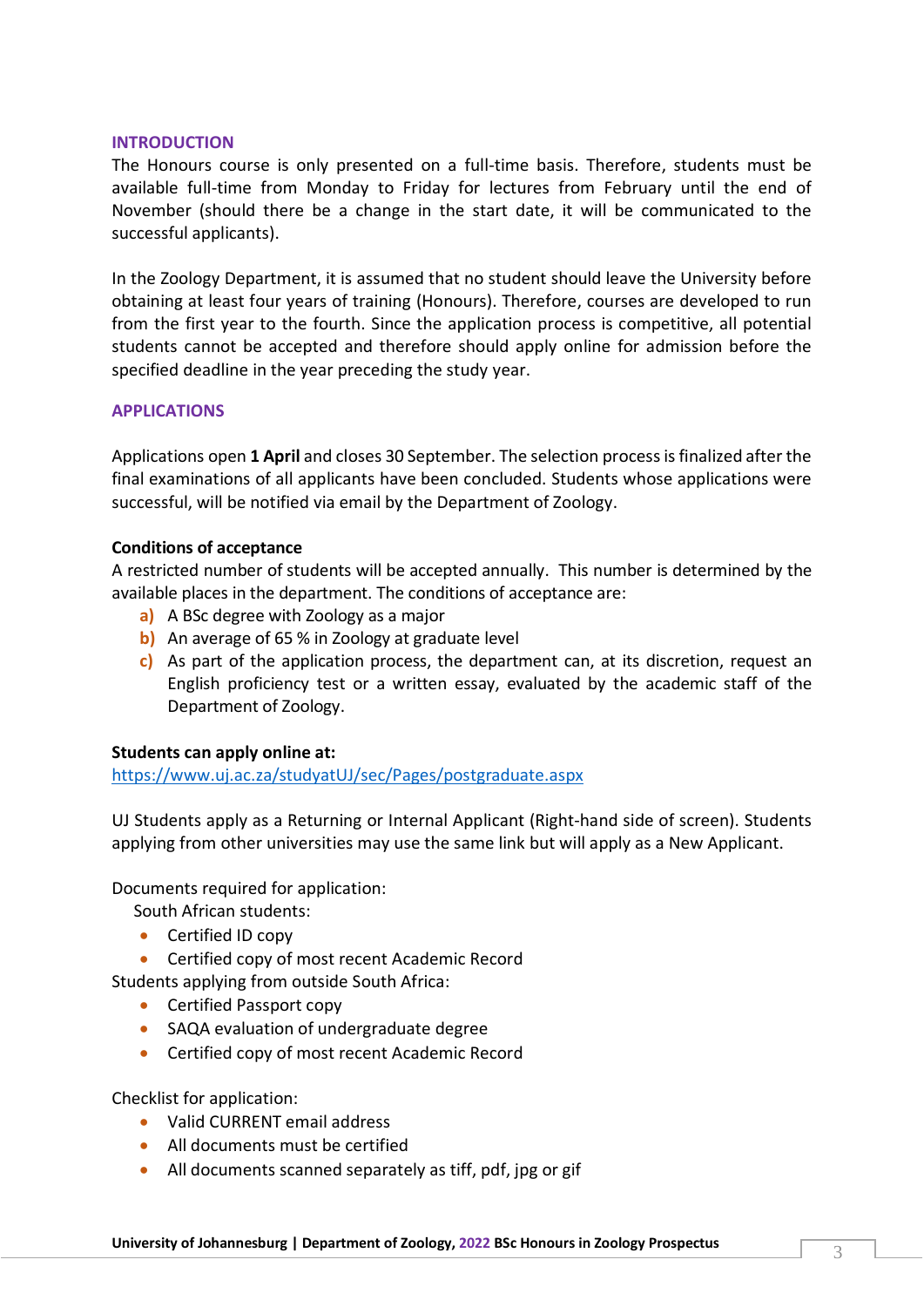• Maximum file size of 512KB

#### **FINANCIAL AID**

Prospective students should note that a number of bursaries are available for students with merit and you must apply on the dates specified by the bursar.

Additional information is available here: <https://www.uj.ac.za/postgraduate/Pages/Funding-for-Postgraduate-Studies.aspx>

You may also apply for an assistantship in the department.

#### **RESEARCH PROJECT**

As part of the Honours programme, each student must complete a research project. Supervisors provide the various topics and under their supervision, each student must complete the project and present it at a departmental colloquium and hand in a written scientific report. Subject to approval, students are welcome to submit their own project topics for consideration.

#### **HONOURS PROGRAMME**

| <b>NQF Level:</b>       | 8                                  |
|-------------------------|------------------------------------|
| <b>Credits:</b>         | 124                                |
| <b>Rules of access:</b> | BSc degree with Zoology as a major |

The BSc Hons Zoology (H2022Q) programme includes the following modules: ZOO8X03, ZOO8X04, ZOO8X06, ZOO8X07, ZOO8X08, ZOO8X09, ZOO8X10, OR ZOO8X11, ZOO8X13 and ZOO8X00. Scientific Methodology (ZOO8X13) is a prerequisite for the Research Project (ZOO8X00).

The department annually determines the specific modules that will be presented.

#### **Assessment**

Assessment of the modules will take place on a continuous basis throughout the year. Results will be published as it becomes available. The Academic Regulations with regard to continuous assessment will apply.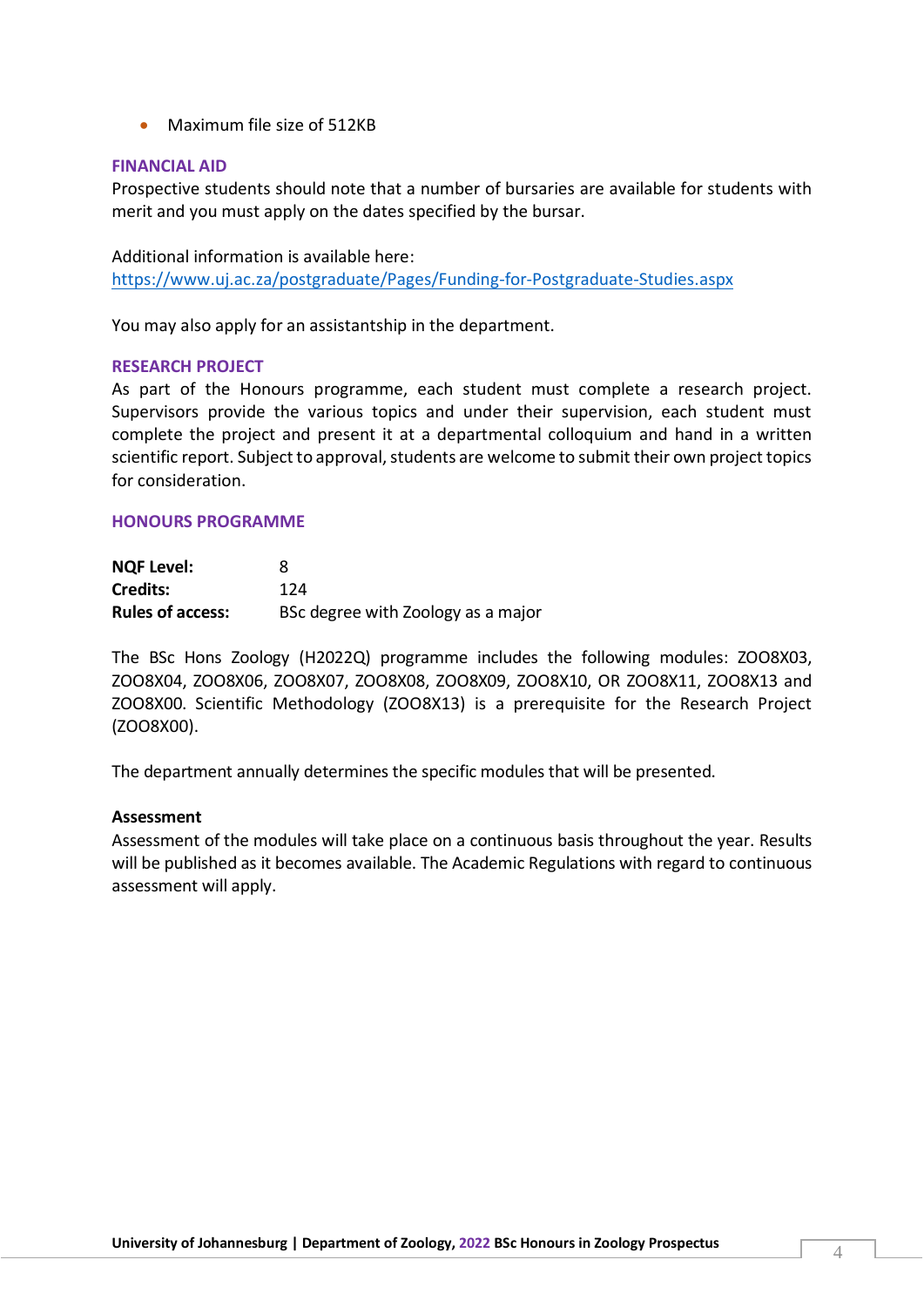# **Summary of modules in Zoology Honours**

| <b>Course</b> | <b>Module</b>                                                          | <b>Credits</b> |
|---------------|------------------------------------------------------------------------|----------------|
| ZO08X03       | <b>Population Genetics and Biosystematics</b>                          | 12             |
| ZO08X04       | Ecophysiology                                                          | 12             |
| ZOO8X06       | Fish Histology and Histopathology                                      | 12             |
| ZO08X07       | <b>Mammal Diversity</b>                                                | 12             |
| ZO08X08       | <b>Conservation Genetics</b>                                           | 12             |
| ZOO8X09       | Indices for the Biotic Integrity of Aquatic Ecosystems                 | 12             |
| ZO08X10       | <b>Aquatic Parasitology</b>                                            | 12             |
| ZO08X11       | Aquatic Resource Management and Remediation<br>(Not currently offered) | 12             |
| ZO08X13       | Scientific Methodology                                                 | 10             |
| ZO08X00       | Research Project                                                       | 30             |
|               | TOTAL                                                                  | 124            |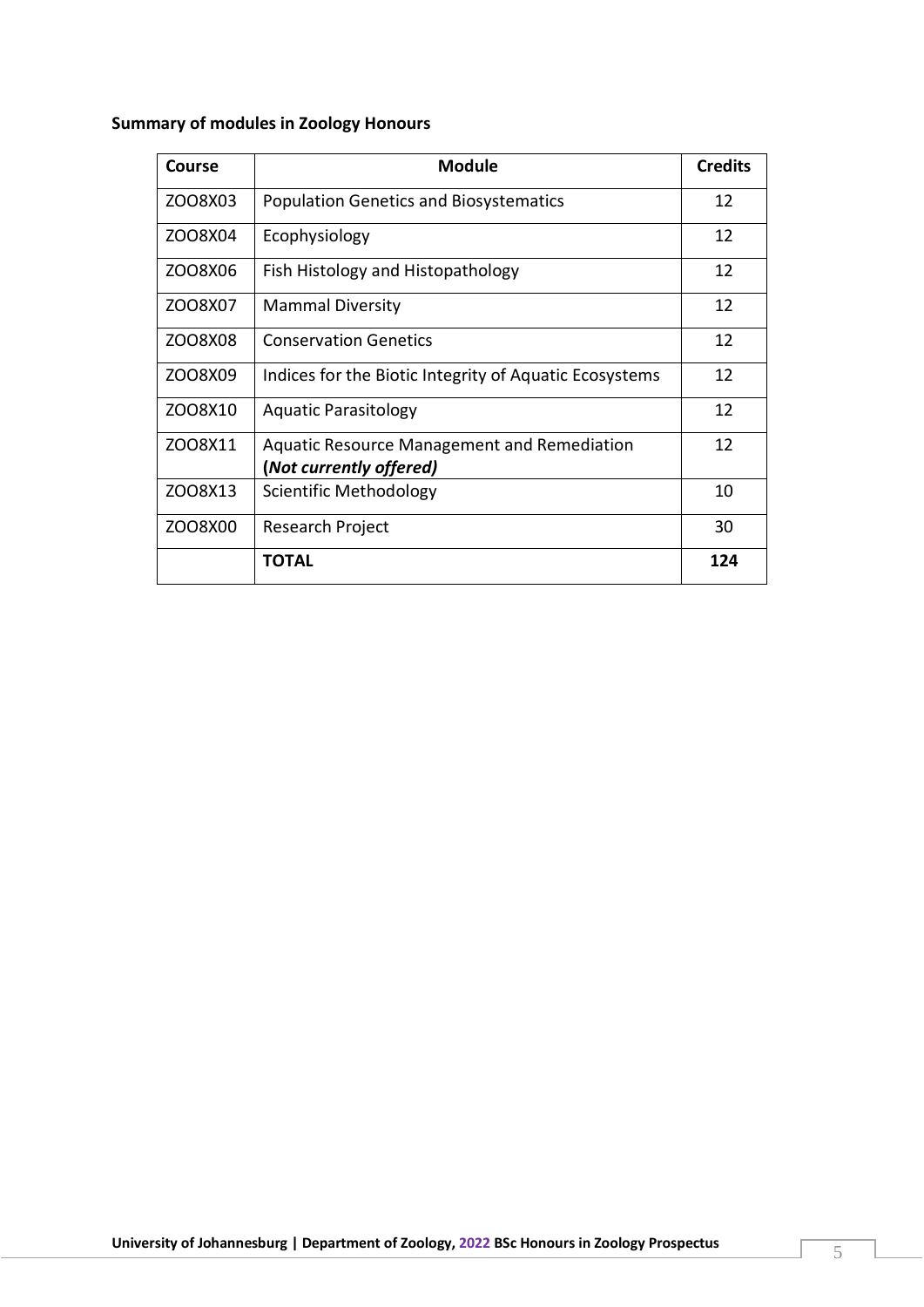# **MODULE INFORMATION**

# **Module ZOO8X03: Population Genetics and Biosystematics**

# **NQF Level: 8**

# **Credits: 12**

**Purpose:** A student credited with this module will be able to effectively access levels of biodiversity variation within- and differentiation between taxa. Results are interpreted correctly and logically compared to other data sets. Genetic markers are defined for stock identification, geographic variation, gene flow, hybridisation and speciation and identify the processes that are involved in evolutionary changes. Phenetic and cladistic methods of data analyses are applied to define phylogenetic relationships; and predict the cumulative effects of evolutionary processes on successive generations.

# **Specific outcomes:**

- Effectively access levels of biodiversity variation and differentiation
- Interpret and analyse results correctly and compare them logically with other data sets
- Show an understanding and ability to identify appropriate methods used to define genetic markers
- Critically review phenetic and cladistic methods to analyse data for phylogenetic inferences
- Use rigorous interpretations of appropriate methods to predict the effects of evolutionary processes on successive generations.

| Module ZOO8X04:   | <b>Ecophysiology</b> |
|-------------------|----------------------|
| <b>NQF Level:</b> | я                    |
| Credits:          | 12                   |
| <b>Purpose:</b>   | To provide an c      |

**Purpose:** To provide an opportunity to students to study the effect of the direct environment on the physiology of organisms, from invertebrates to vertebrates. Adaptations to extreme conditions e.g. from polar regions to deserts and adaptations in the functioning of different organs and organ systems of the organisms inhabiting these environments. Animal physiology is integrated into a holistic approach that includes the environment or habitat and the range of behavioural responses of individual organisms before a range of physiological responses need to be activated. An appreciation for the successful survival of organisms in different ecological settings is promoted amongst students.

# **Specific outcomes:**

- Compare the available mechanisms of ion regulation and water balance in organisms in moderate to extreme environmental conditions
- Demonstrate knowledge and insight in the mechanisms of feeding in different habitats
- Identify and describe nutritional and nutrient requirements in moderate and extreme natural environments
- Estimate the energy cost to organisms for survival in specific environments
- Understand the role of metabolism in the survival of organisms under extreme climatic conditions
- Summaries the patterns and control mechanisms of reproduction in animals in different terrestrial and aquatic environments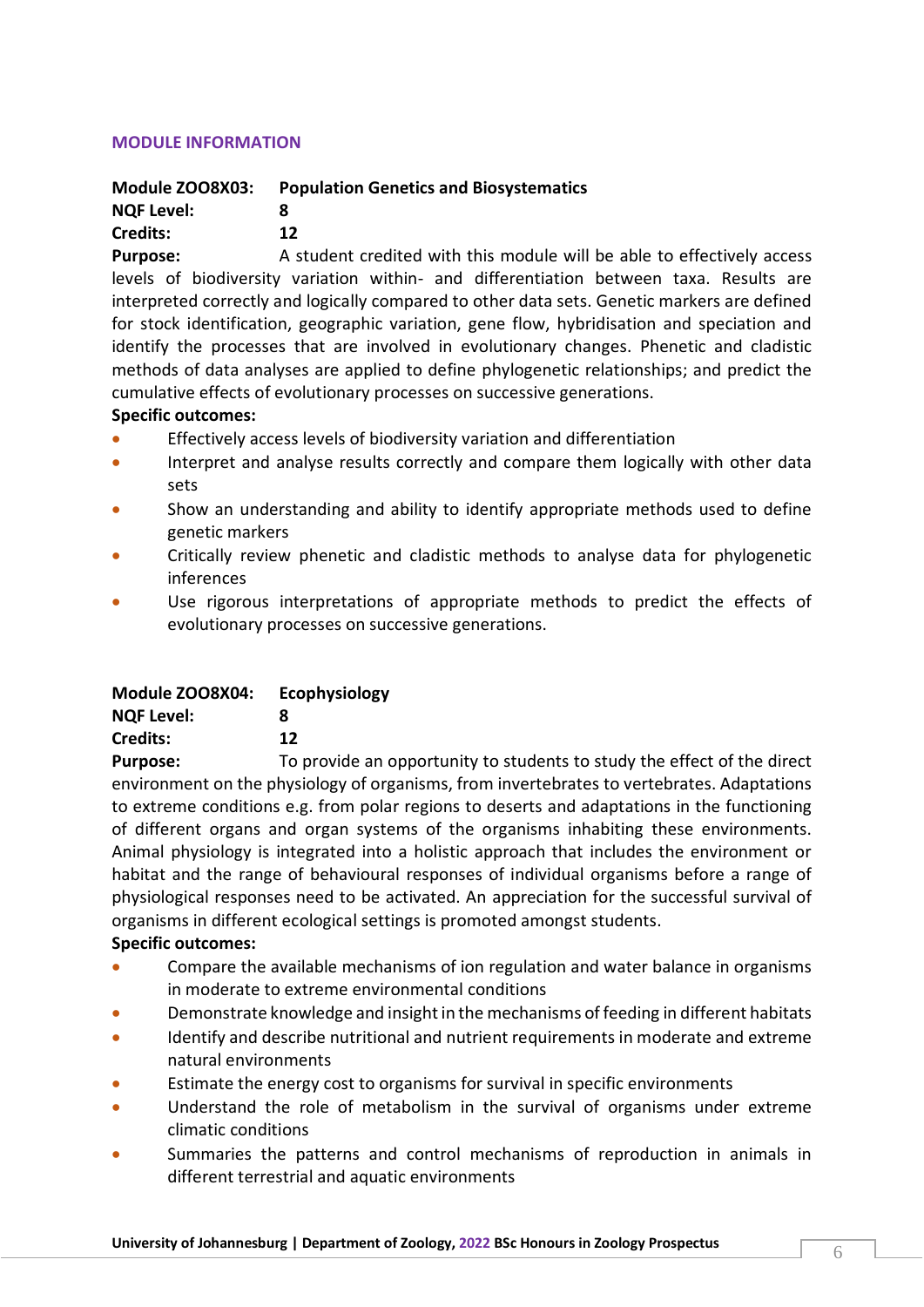- Demonstrate an understanding of temperature regulation and heat balance in organisms in moderate to extreme environmental conditions
- Analyse the effect of the physics of heat exchange during different environmental conditions
- Assess anthropogenic effects on environmental quality and organism survival.

#### **Module ZOO8X06: Fish Histology and Histopathology NQF level: 8 Credits: 12**

**Purpose:** This module serves as an introduction to fish histology and fish histopathology and the techniques used to examine fish tissues. A learner credited with this module will be able to distinguish normal fish tissue from diseased or abnormal tissue, discuss artefactual changes in tissues not related to a disease process, describe basic pathological processes, identify possible causes for the pathology found during microscopic examination and be able to collect, prepare and stain fish tissue for histopathological investigation.

# **Specific outcomes:**

- Distinguish normal fish tissue from diseased or abnormal tissue
- Distinguish and discuss artefactual changes in tissues not related to a disease process
- Describe and discuss the features and characteristics of normal fish histology
- Describe basic pathological processes
- Describe the possible causes for the pathology found during microscopic examination

| Module ZOO8X07: Mammal Diversity |    |
|----------------------------------|----|
| <b>NQF Level:</b>                | 8  |
| <b>Credits:</b>                  | 12 |

**Purpose:** This mammal diversity module equips the student with a working knowledge of the diversity and taxonomy of the mammals of southern Africa. To familiarise the student with aspects concerning the origin, radiation, adaptations and distribution of mammals. To demonstrate the dynamic relationship between mammals and their environment.

#### **Specific outcomes:**

- Identify the most important mammal species of Southern Africa
- Explain mammal classification
- Describe how the typical mammalian characteristics were acquired
- Describe the origin and diversification of mammals
- Interpret the distribution of mammals, behaviour and adaptation to habitats
- Explain the influence of mammals on their environment

# **Module ZOO8X08: Conservation Genetics**

**NQF Level: 8 Credits: 12**

**Purpose:** To enable learners to gather genetic and general conservation information and data, assess these critically applying the latest conservation genetic principles, and apply the outcomes to conservation and management issues.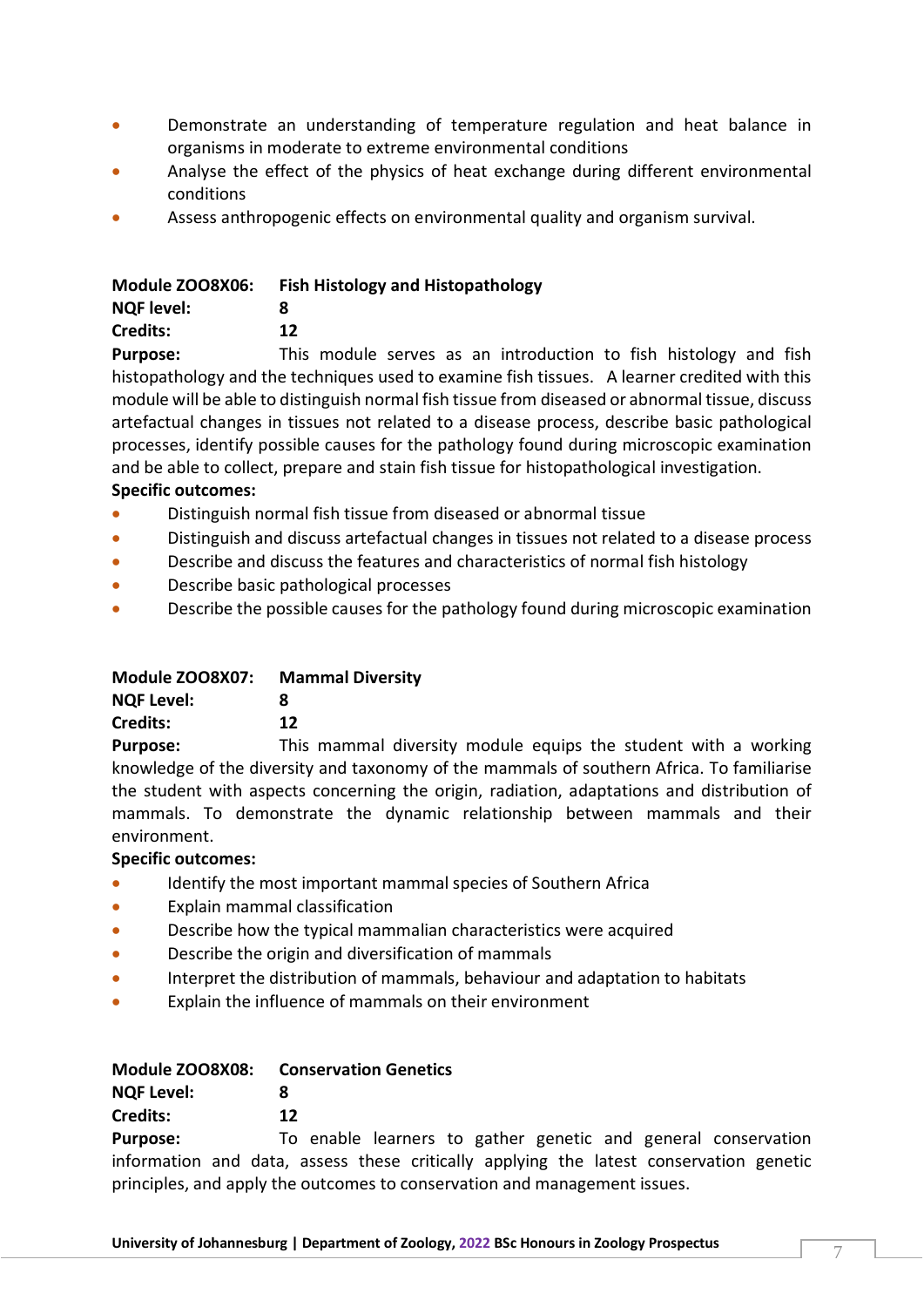## **Specific outcomes:**

- Gain an understanding of the theoretical approaches to and the placement of genetics in the context of conservation biology
- Understanding genetic diversity and its characterization
- Understanding the effects of population reduction and loss of genetic diversity in small or fragmented populations
- Defining management units and understanding the genetic management of wild and captive populations

# **Module ZOO8X09: Indices for the Biotic Integrity of Aquatic Ecosystems NQF Level: 8 Credits: 12**

**Purpose:** To develop intellectual competence and practical skills in the analysis, interpretation and evaluation of the biotic integrity of aquatic ecosystems by using abiotic and biotic indices.

# **Specific outcomes:**

- Analyse integrity of an aquatic ecosystem using abiotic aspects in the form of indices
- Evaluate integrity of aquatic ecosystems using biotic aspects in the form of indices
- Assess the integrated biotic integrity of aquatic ecosystems using both abiotic and biotic indices
- Apply alternative bio-monitoring protocols to assess ecosystem integrity

| Module ZOO8X10: | <b>Aquatic Parasitology</b> |
|-----------------|-----------------------------|
|                 |                             |

| <b>NQF Level:</b> | 8  |
|-------------------|----|
| <b>Credits:</b>   | 12 |

**Purpose:** To provide students with an understanding of factors that has an influence on parasite ecology and distribution and to equip them with an understanding of the application of this knowledge in environmental studies

# **Specific outcomes:**

- Explore and explain host-parasite interactions
- Explore and explain the effects of ecological niche and parasite community structures on parasite distribution
- Reflect on the use of parasite distribution as an indicator of environmental health

# **Module: ZOO8X13 Scientific Methodology**

**Credits: 10**

**Purpose:** The purpose of this module is to prepare students for scientific research methods and scientific reasoning. The aspects of scientific methods will include animal housing for research, preparing and analysing tissue samples, photographic techniques in the field and in the laboratory, working with data sets and scientific writing. The aspects of scientific reasoning will include the origin and development of the scientific method and its application in biological studies.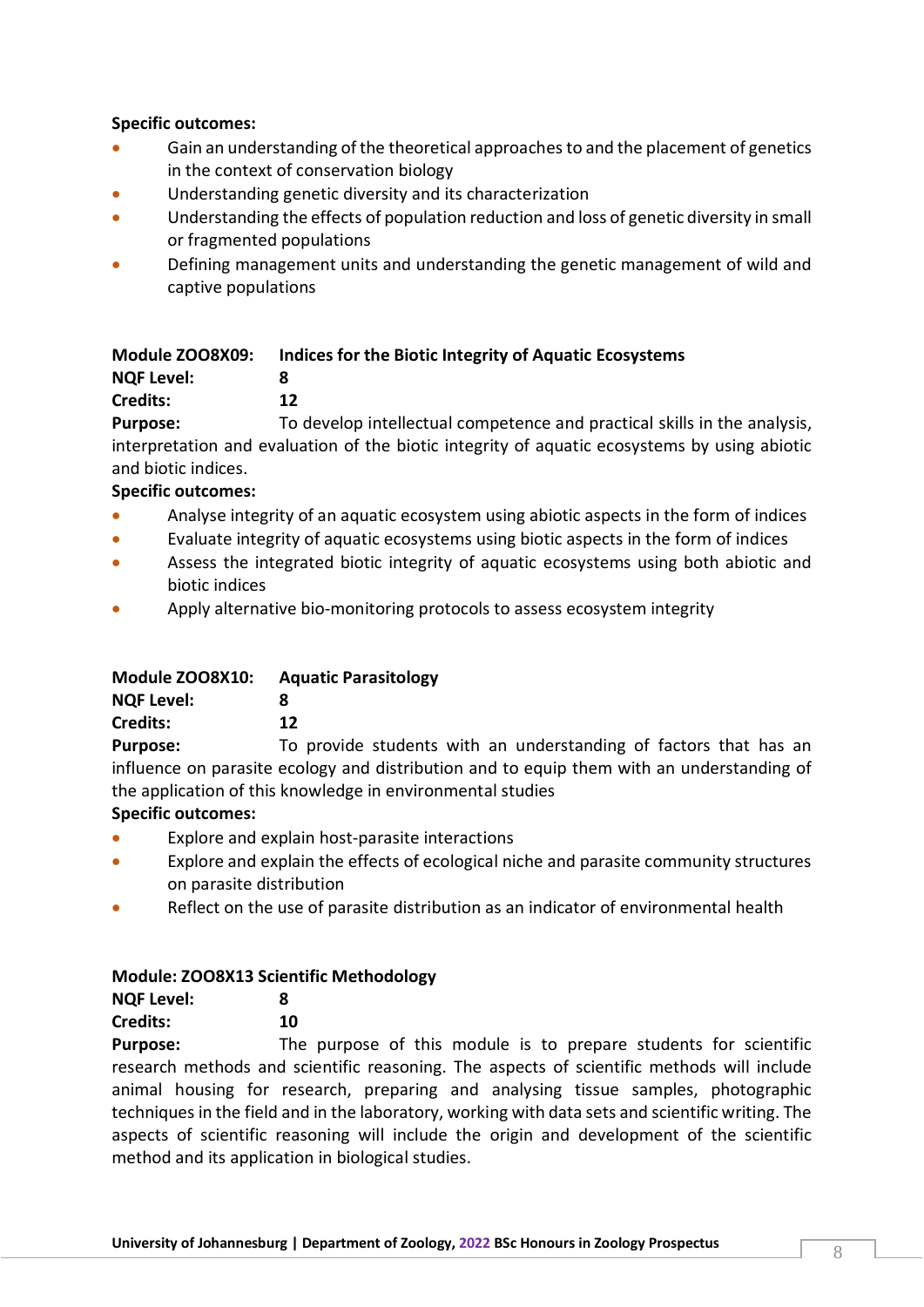**Specific outcomes:** After successfully completing the course a candidate will:

- Criticize and evaluate the use, function and management of the aquarium and controlled environmental facilities and other animal housing methods.
- Practically demonstrate techniques for preparing animal tissues for microscopic investigation employing standard techniques. Discuss other tissues used in scientific study
- Demonstrate photographic techniques in the laboratory and in the field, show awareness of GIS applications.
- Create a data set in excel.
	- o Distinguish between nominal, ordinal and continuous graphs.
	- o Interpret univariate and multi-variate descriptive statistics and graphs.
	- o Formulate a null and alternative hypothesis.
	- o Test basic statistical hypotheses and interpret the results.
	- o Determine a simple linear regression equation and interpret the results.
	- o Interpret the results of logistic regression and chaid.
- Discuss the origin and further development of ideas and concepts related to the scientific methods and the contributions of 21st century science philosophers to the modern scientific method.
- Write a scientific manuscript according to the prescriptions of the scientific method, create figures and tables and add it to the manuscript.

| Module ZOO8X00:   | <b>Research Project</b> |
|-------------------|-------------------------|
| <b>NQF Level:</b> | 8                       |
| <b>Credits:</b>   | 16                      |
|                   |                         |

**Purpose:** Students have the opportunity to select a project of their choice, plan a project, generate and collect experimental data on a specific research topic in the research focus areas of the department, interpret results in terms of current subject information, make inferences and recommendations and present it as a written report and an oral presentation. **Specific outcomes:**

- Gain theoretical and practical knowledge of the field of the project
- Collect experimental data on the aspects motivated in the project proposal
- Interpret the results obtained
- Make inferences and recommendations

**A written and oral presentation of the project and results will have to be prepared/compiled**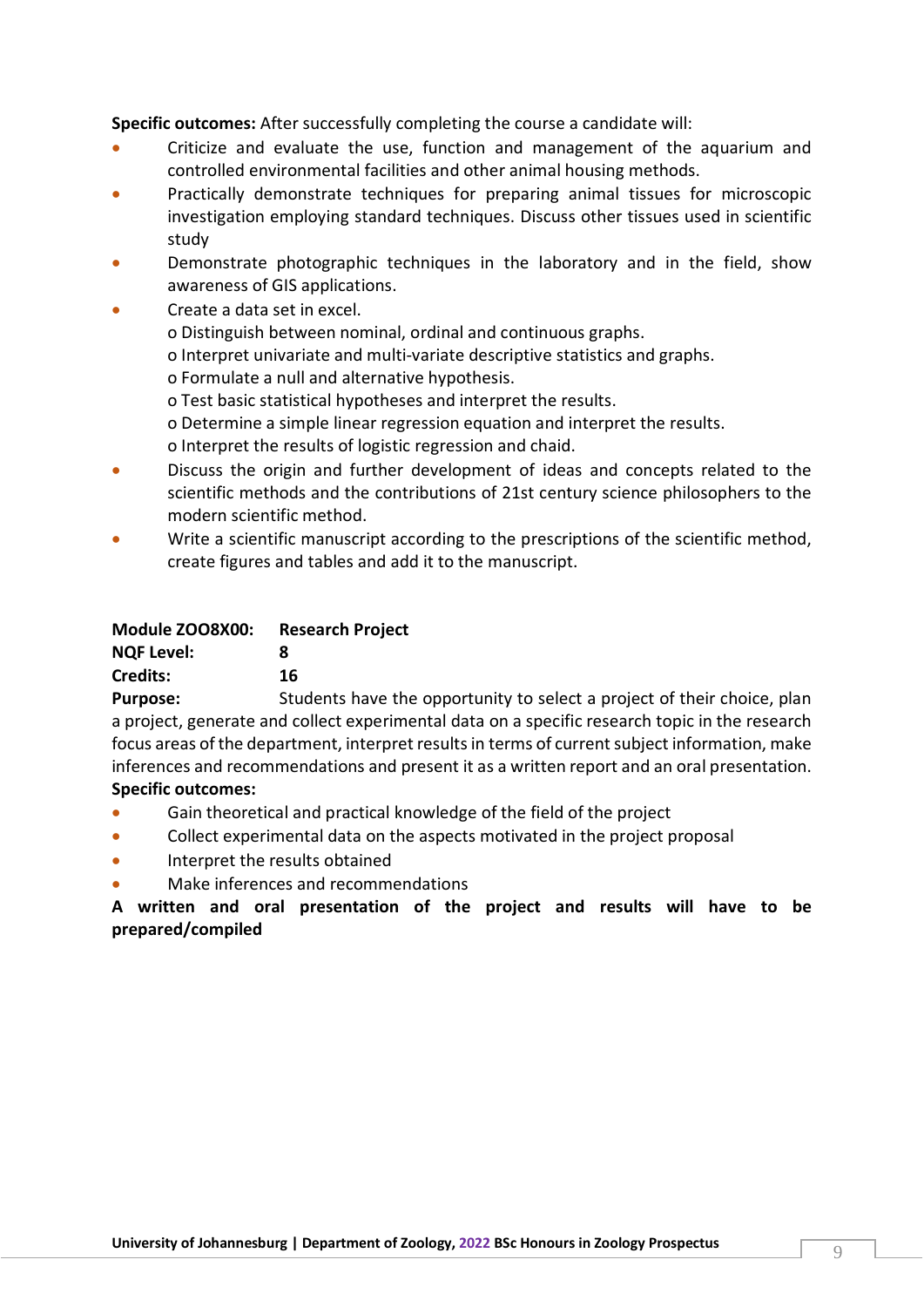## **PREVIOUS PROJECTS**

The following projects were done over the past three years in the Department:

## **2019**

- 1. Determining the effect of climate change on South African species with small, southerly distributions using ecological niche modelling
- 2. Aspects of the pathology of *Argulus japonicus* Thiele, 1900
- 3. Do game farms contribute to conservation : using buffalo (*Syncerus caffer*) as a test organism
- 4. The Common Starling in South Africa: A tale of an invader told through ecological niche modelling
- 5. Morphological and molecular comparison and variation in occurrence of *Trypanosoma* sp. Infecting *Clarias gariepinus* (Burchell, 1822) in relation to water quality
- 6. Assessing the upper thermal tolerance of *Baetis harrisoni* Barnard, 1932 (Ephemeroptera) from mountain streams of the Magaliesberg (South Africa)
- 7. The use of differential stains to identify histopathological alterations in tilapia, *Oreochromis mossambicus* liver following acute exposure to waterborne selenium
- 8. A study on the pathology and gut content of the parasitic copepod, *Neoergasilus japonicus* (Harada, 1930)
- 9. Diversity and endemism of benthic macroinvertebrates in Magaliesberg mountain streams (North-West province, South Africa)
- 10. The identification and description of an unidentified monogenean parasite infecting the skin of *Clarias gariepinus* (Burchell, 1822) in the University of Johannesburg Research Aquarium
- 11. A histological assessment of the reproductive gonads of the female *Oreochromis mossambicus* exposed to sodium selenite
- 12. The development of the blowfly *Lucilia sericata* under simulated cave conditions in order to determine its role in cave taphonomy
- 13. The description of the musculature of the maxillules of *Dolops ranarum*
- 14. The presence and prevalence of Avian Malaria in the Greater Johannesburg Region
- 15. Assessing sediment toxicity using a Phytotoxkit with specific focus on metal accumulation
- 16. The effects of seasonal variation, thermal history and acclimation temperature on the thermal tolerance of caddisfly larvae (*Hydropsyche longifurca* Kimmins, 1957) from Magaliesberg mountain streams, South Africa
- 17. Genetic structure of two sengi species across South Africa

#### **2020**

- 1. Understanding aspects of the biology of Black soldier flies
- 2. Nematodes in the digestive tract of catfish
- 3. Genetic identification of smuggled seahorses
- 4. Biomarker responses of Clarias gariepinus from Lake Heritage, Crocodile River
- 5. Identification and DNA Barcoding of internal parasites of Clarias gariepinus in Lake Heritage, Crocodile River, South Africa